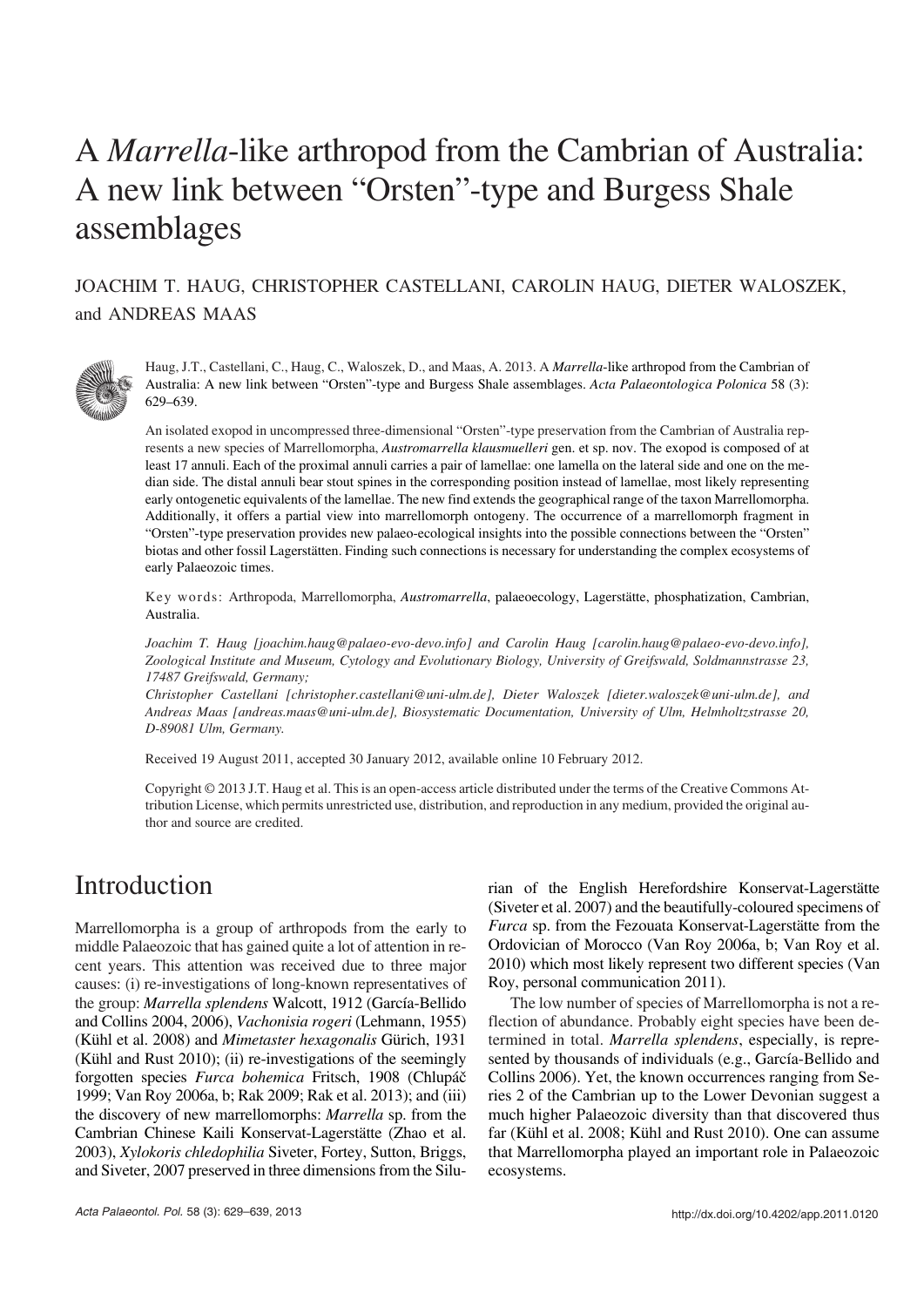A single, fragmentary specimen in "Orsten"−type preserva− tion from the middle Cambrian of Australia is herein inter− preted as representing a fragment of a marrellomorph arthro− pod (sensu Kühl et al. 2008; excluding obvious non−arthropods like *Marria walcotti* Ruedemann, 1931, cf. Simonetta 1961). Implications for the evolution of Marrellomorpha and also con− sequences for the biodiversity of the group and the understand− ing of early Palaeozoic ecosystems are briefly discussed.

Todays' ecosystems are characterized by a large set of in− teracting parameters including biotic and abiotic factors. Bi− otic factors include ontogenetic and species diversity, feed− ing strategy, and interactions of the trophic web. Abiotic factors include substrate consistency, temperature, oxygen availability, light intensity, water or substrate chemistry, en− vironmental structure. Both biotic and abiotic factors influ− ence the evolution of an ecosystem. These parameters can be investigated to describe and interpret a modern ecosystem. Ancient ecosystems are characterized by the same parame− ters, but in many cases, more difficult to describe or recon− struct. While often generally attributed to incomplete preser− vation, the causes are more complex:

- There is a bias toward the preservation of mineralized organisms (or parts thereof). Hard parts, become more easily fossilized, while non−biomineralized tissues have almost no chance of fossilization. Consequently, we have almost no fossil record of organisms that never develop any hard parts, such as flat worms, ribbon worms or gastrotrichs. Therefore, there is no complete access to the original taxo− nomic composition of a fossil biota.
- - The structure/type of the sediment, the environment, and the diagenetic processes have a significant effect on the quality of preservation. Fine preservation not only pre− serves minute details but also minute organisms (includ− ing early ontogenetic stages). Coarse preservation leads to the lack of information on smaller organisms, while larger organisms or large fragments are well documen− ted. The quality of preservation may be spatially variable as well. Consequently, Lagerstätten with coarse and fine preservation may display almost no significant taxono− mic overlap.
- There is a bias in the ecological composition of fossil Lagerstätten. Organisms living in or on the substrate (ben− thos) have, in general, a much greater fossilization poten− tial than those living in the water column above the sub− strate (pelagic and nektic).
- Many other biotic and abiotic parameters of ancient eco− systems may have affected the selectivity of preservation, but they are difficult to constrain in deep time.

Consequently, our knowledge of ancient ecosystems is, and will stay, much less complete than that of modern eco− systems. However, a few sedimentary deposits with excep− tional fossil preservation can offer deep insights into the or− ganization of these ancient ecosystems. The famous Cam− brian "Burgess Shale−type" preservation (e.g., Burgess Shale of British Columbia, Canada; Chengjiang fossil lagerstätten, southern China) has often been used as a basis for recon− structing early Palaeozoic ecosystems (e.g., Conway Morris 1986; Vannier and Chen 2005; Vannier et al. 2007; Dunne et al. 2008). Yet, since the type of preservation in these Kon− servat−Lagerstätten tends to favour larger animals (some millimetres to several centimetres), they depict a view of only the macrobenthic community. As a consequence, our understanding of the ecosystems represented in these Kon− servat−Lagerstätten remains incomplete.

Marine biotic communities are often classified accord− ing to size, e.g., macro−, meio−, and microbenthos. The last two categories of organisms, likely due to their small size and seemingly low potential of preservation, are often ne− glected in palaeo−ecological reconstructions. Yet, modern aquatic ecosystems, as well as terrestrial ones, heavily de− pend on these tiny faunal organisms, such as nematodes, platyhelminths, crustaceans, mites, springtails, at least to name some major groups (Gerlach 1978; Warwick 1989; Coull 1990, 1999).

A window into such ecological niches of early Palaeozoic ecosystems is offered by the "Orsten"−type preservation, rep− resenting fossils of organisms equivalent to inhabitants of modern flocculent layer biotas, yielding mainly organisms of the meiobenthos. Known now from all over the world, this ex− ceptional type of preservation—uncompressed, three dimen− sional, with soft parts such as membranous areas, eyes, setae and setules down to 0.2 μm—provides access to a meio−eco− system (Maas et al. 2006). This includes various ecological niches, such as true filter feeders (a term often misused, but here represented in its strict sense by the branchiopod *Reh− bachiella kinnekullensis* Müller, 1983; Walossek 1993), mi− cro−predators (Haug et al. 2009a), possible benthic primary producers such as the cyanobacteria *Girvanella* sp. (currently under study) and parasites (Walossek and Müller 1994; Walo− ssek et al. 1994; Waloszek et al. 2006; Castellani et al. 2011).

Thus, both the Burgess Shale−type and the "Orsten"−type fossil assemblages offer views on specific parts of Palaeo− zoic ecosystems. However, reconstructing the ecological system of that time in a wider framework demands an under− standing of trophic interactions between both macro− and mi− cro−fauna. Therefore, the rare cases of taxonomic overlap be− tween the types of Lagerstätten are of special interest. One such example is that of agnostine euarthropods (see below; Müller and Walossek 1987; Haug et al. 2012). The marrello− morph exhibiting "Orsten"−type preservation from the mid− dle Cambrian of Australia discussed here represents another such overlap among the arthropods.

*Institutional abbreviations*.—CPC, Commonwealth Palae− ontological Collection of Geoscience Australia, Canberra, Australia; E\_G, National Museums of Scotland, Edinburgh, United Kingdom; ROM, Royal Ontario Museum, Toronto, Canada; SMNS, Staatliches Museum für Naturkunde, Stutt− gart, Germany; UB, Steinmann Institute, University of Bonn, Germany; USNM, National Museum of Natural History (for− merly United States National Museum), Smithsonian Institu− tion, Washington, D.C., USA.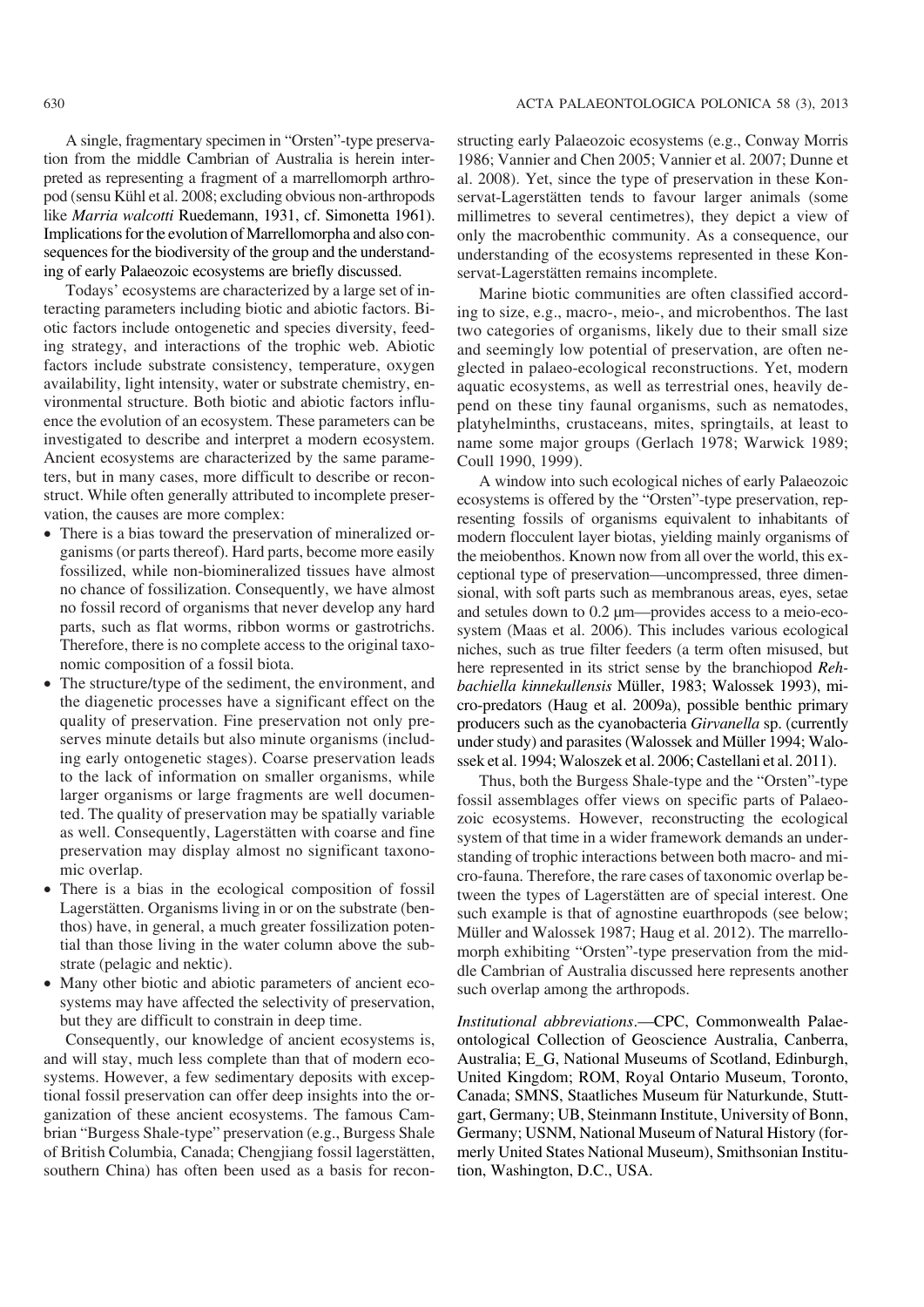### Material and methods

The single investigated specimen, CPC 30719, was recovered from an "Orsten"−type nodule found at Mount Murray, Western Queensland, Australia (sample 7324). Details of the locality and the processing of the nodules to yield the fossil specimens are given by Walossek et al. (1993; see also Maas et al. 2007a, 2009; Haug et al. 2009b for material from this and adjacent localities). The specimen was studied under a Zeiss DSM 962 Scanning Electron Microscope at the Central Unit for Electron Microscopy, University of Ulm. Some im− ages were recorded as composite images (Haug et al. 2008) using CombineZM, CombineZP, Microsoft Image Compos− ite Editor and Adobe Photoshop CS3 and 4.

### Systematic palaeontology

Arthropoda sensu stricto (sensu Maas, Waloszek, Chen, Braun, Wang, and Huang, 2004)

Marrellomorpha Beurlen, 1934 (sensu Kühl,

Bergström, and Rust, 2008)

#### Genus *Austromarrella* nov.

*Etymology*: *Austro*, referring to its occurrence on the southern hemi− sphere; *marrella*, referring to the similarities to the eponymous taxon. *Type species*: *Austromarrella klausmuelleri* sp. nov.; see below.

*Diagnosis*.—As for the monotypic species.

#### *Austromarrella klausmuelleri* sp. nov.

- 1993 "Multi−annulated limb fragment, possibly representing an exopod of a 'trilobitomorph' arthropod"; Walossek et al.1993: fig. 5A, B.
- 1993 "remarkable multi−annulated exopod with lamellate outgrowths on opposing sides"; Walossek et al. 1993: 13.
- 2009 "Multi−annulated limb fragment, possibly representing an exopod of a non−crustacean"; Maas et al. 2009: fig. 2F.

*Etymology*: In honour of the late Klaus J. Müller (1923–2010), Bonn, the discoverer of the "Orsten" assemblage in Sweden.

*Holotype*: CPC 30719, exopod fragment; sample 7324.

*Type locality*: Mount Murray, Western Queensland, Australia. *Type horizon*: Excavation in top of Monastery Creek Phosphorite For−

mation, bedded phosphorite of Series 3 of the Cambrian (Late Temple− tonian to Early Floran age in the Australian system).

#### *Material*.—Holotype only.

*Diagnosis*.—Arthropod with multi−annulated exopod on post−antennular limbs. Exopod with at least 17 annuli, each of the proximal 14 annuli equipped with a pair of lamellae, one on the lateral, one on the median side. In a most likely immature ontogenetic stage, the most distal two annuli are equipped with a pair of bluntly rounded stout spines.

*Description*.—The description refers to the specific develop− mental stage represented by the only known specimen, which is most likely immature). Only known from a fragment of a post−antennular appendage, namely the exopod of about 970 μm in total length (Fig. 1A). The exopod is composed of at least 17 annuli, 16 of which are preserved; as the most distal preserved annulus is still a normal ring, the presence of at least one further distal, terminal element is assumed (Fig. 1B). The annuli are more or less circular to slightly compressed in ante− rior−posterior axis (Fig. 1A, B). The proximal annuli measure about 150 μm in diameter and about 60–70 μm in prox− imo−distal axis. Size decreases progressively distally, penulti− mate preserved annulus measures about 80 μm in diameter and 45 μm in proximo−distal axis (Fig. 1B).

Each of the proximal fourteen annuli is equipped with a pair of lamellae, one inserting medio−distally and one latero− distally. The lamellae are at least 560 μm long (Fig. 1B) and approximately lanceolate in shape (Fig. 1C) in lateral or me− dian profile, i.e., having the largest width in anterior−posterior axis somewhere in the middle. At the base, a lamella measures 45 μm in width (Fig. 1C) and widens up to 100 μm, after two−fifth of the preserved length, becoming less wide toward the distal end again. The distal tip is not preserved. The thick− ness in medio-lateral axis of a lamella is about 18 μm through– out its length (Fig. 1B).

The distal two annuli do not bear lamellae but stout, chubby spines (Fig. 1B, D–F) in the corresponding positions (medio−distally and latero−distally). The base of such a spine measures 25 μm (anterior−posterior axis; Fig. 1D, E), its thickness (medio−lateral axis) is about 14 μm. In proximo− distal axis the spine measures about 32 μm (Fig. 1D). The tip is bluntly rounded (Fig. 1E, F).

### Discussion

**Affinities**.—The single specimen of *Austromarrella klaus− muelleri* clearly represents a fragment of an arthropod. Multiannulated appendages are found in various groups of arthro− pods. Yet, the armature of certain structures reduces the num− ber of possible interpretations on the systematic affinities of the specimen described herein. For example, the limb rod of fuxianhuiid arthropods may also be described as multi−annu− lated. However, it lacks any kind of armature, i.e., setae or spines. Also many antennae, in most cases antennulae (i.e., the deuterocerebral appendage; cf. Waloszek et al. 2005), of ar− thropods can be described as being multi−annulated, yet usu− ally lack well−developed armature, i.e., setation on the median side of the articles. Exceptions are the great−appendage arthro− pods, in which the antennulae are developed as raptorial limbs with a strong median setation, but these differ from the speci− men described here in being non−lamellate. Among modern arthropods post−antennular feeler structures and tarsi can be described as multi−annulated. Yet, these also lack well−devel− oped armature.

Strong armature is developed on exopods of various euar− thropods. Yet, exopods in the ground pattern of Arthropoda sensu stricto (sensu Maas et al. 2004) and also in the ground pattern of Euarthropoda (sensu Walossek 1999) are paddle− shaped and non−annulated. In the ground pattern of Arthro− poda sensu stricto, Euarthropoda, Chelicerata, and even Euchelicerata the post−antennular limbs are all similar, hence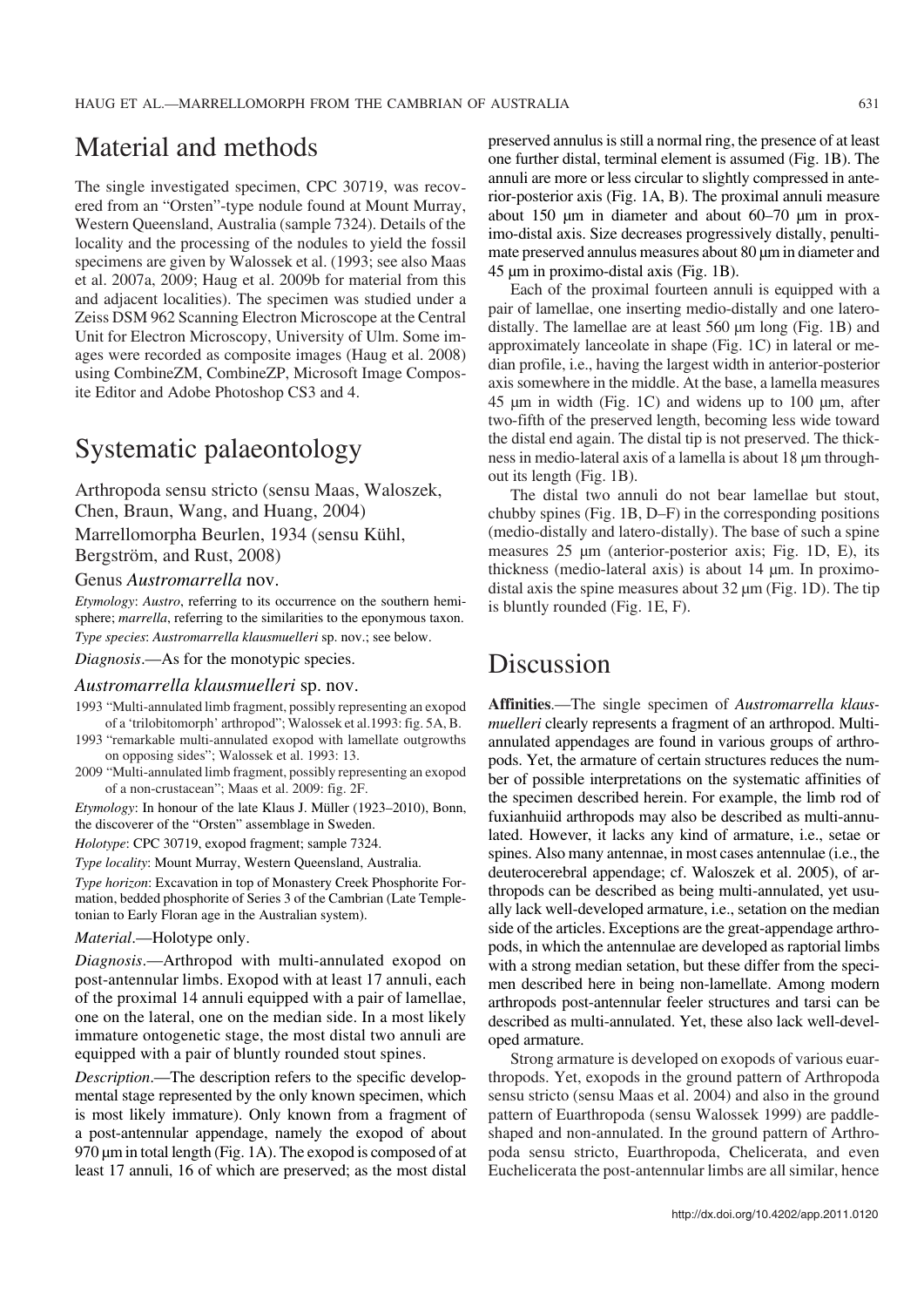#### 632 ACTA PALAEONTOLOGICA POLONICA 58 (3), 2013



Fig. 1. SEM images of the holotype and single specimen CPC 30719 of marrellomorph *Austromarrella klausmuelleri* gen. et sp. nov., Mount Murray, West− ern Queensland, Australia; Series 3 of the Cambrian. **A**. Median or lateral view, exposing the more or less lanceolate lamellae. **B**. Anterior or posterior view. The 16 ringlets are well separated from each other. Letters indicate the direction of view in images D–F. **C**. Median or lateral view, opposing to side dis− played in A. Here the insertion of the most proximal preserved ringlet is well apparent. **D**–**F**. Details of the stout spines on the most distal preserved annuli viewed as indicated in image B. **D**. View from latero/medio−proximal on the distal tip. **E**. View from lateral/median, same spine as in D. **F**. View from medio/latero−proximal. Spine on the other side of the same ringlet as in D and E.

the exopods of the various limbs also are not distinguishable. Crustacea sensu lato (sensu Stein et al. 2008), however, is characterized by two specialized head appendages, i.e., the first and second post−antennular appendages are quite differ− ent from the succeeding appendages (see below).

The exact condition of the exopods in the ground pattern of Euarthropoda may have been bipartite. This is exemplified by all post−antennular appendages of the chelicerate *Leanchoilia illecebrosa* (Hou, 1987) (cf. Liu et al. 2007), and also by the third and fourth post−antennular appendages, belonging to the head, and all trunk appendages of the crustaceans *Oelando− caris oelandica* Müller, 1983 (Stein et al. 2008) and *Henning− smoenicaris scutula* (Walossek and Müller, 1990) (Haug et al. 2010a). A tripartite exopod is developed on the last head ap− pendage (= third post−antennular appendage) of *Agnostus pisiformis* (Wahlenberg, 1818) (Müller and Walossek 1987). Exopods with five elements, the distal one developed as a pad− dle, are known from the second head appendage of *Ercaia minuscula* Chen, Vannier, and Huang, 2001 (Chen et al. 2001), as well as from the post−antennular limbs of the trilobite *Ceraurus pleurexanthemus* Green, 1832 (cf. Størmer 1938). Multi−annulated exopods, in the strict sense of the word, are developed in three groups of Arthropoda sensu stricto: Marrellomorpha, Agnostina, and Crustacea sensu lato.

In Marrellomorpha all trunk limbs have, as far as known, multi−annulated exopods with up to 50 annuli. Like in the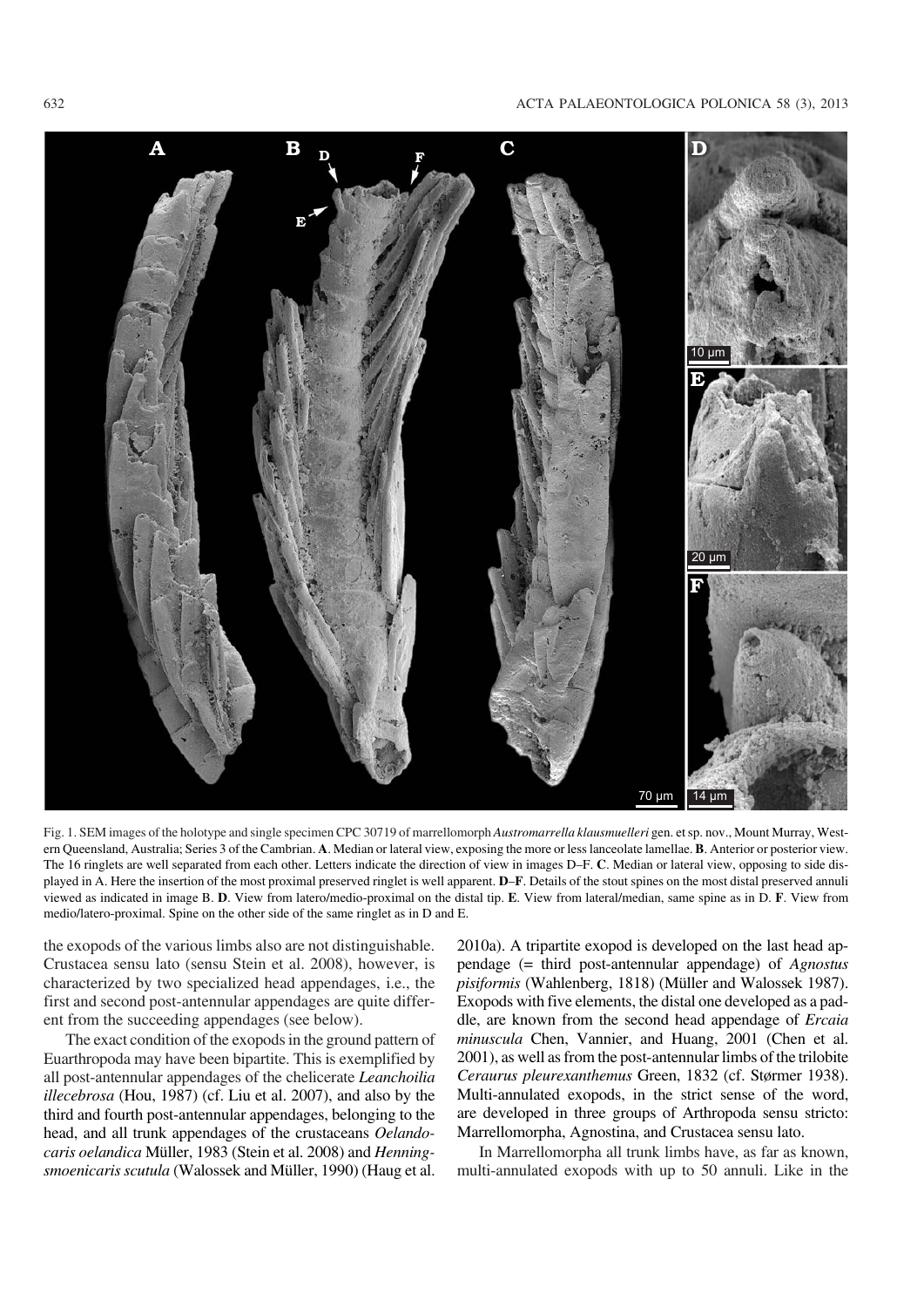

Fig. 2. Examples of multi−annulated exopods of fossil and extant representatives of the taxa Agnostina and Crustacea sensu lato. **A**. SEM image of the exopod of the second head appendage of *Agnostus pisiformis* (Wahlenberg, 1818) composed of nine articles. Each of the six distal articles bears a pair of long, outwardly directed setae, a short spinule close to the base of the setae and a short seta opposite of the long setae (cf. Müller and Walossek 1987: pl. 18.1). Series 3 of the Cambrian (*Agnostus pisiformis* Zone), UB 832. **B**. SEM image of appendages two and three of a stage two larva of the fossil mi− cro−predator *Goticaris longispinosa* Walossek and Müller, 1990. Series 3 of the Cambrian (*Agnostus pisiformis* Zone), UB 98. Detail of pl. 2.5 of Haug et al. (2009b). **C**. SEM image of the appendages two to four of the phosphatocopine *Vestrogothia spinata* Müller, 1964, Furongian, Cambrian, UB 622. **D**. Light microscopic image (processed according to Haug et al. 2009a) of a putative thecostracan larva (E\_G2010\_16\_2\_1), from the Devonian Windyfield Chert (cf. Fayers and Trewin 2004). **E**. Composite fluorescence image (cf. Haug et al. 2008) of an undetermined natant decapod from the Solnhofen Lithographic Limestones, Upper Jurassic, Southern Germany (SMNS 70149, ex coll. Gebert, Iphofen). **F**. SEM image of the second antenna of the Recent mystacocarid *Derocheilocaris remanei* Delamare−Deboutteville and Chappuis, 1951 (cf. Olesen 2001; Haug et al. 2011). Specimen from the collection of the Zoological Museum, Copenhagen. **G**. SEM image of a pleomeric segment with a pair of pleopods of the Recent amphipod *Gammarus roeselii* Gervais, 1835. Image courtesy Gerd Mayer, Ulm.

ground patterns of Arthropoda sensu stricto and Euarthro− poda, the trunk appendages are serially similar in Marrello− morpha, but the two post−antennular head appendages are spe− cialized (Kühl et al. 2008). In the ground patterns of both Agnostina and Crustacea sensu lato, head appendages two and three possess multi−annulated exopods (Haug et al. 2010a, 2013). The specific morphology of head appendages two and three in Agnostina and Crustacea sensu lato is interpreted as an autapomorphic character of a taxon Agnostina + Crustacea sensu lato (Stein et al. 2008; Haug et al. 2010a, b).

The fact that Marrellomorpha and the taxon (Agnostina + Crustacea sensu lato) possess multi−annulated exopods was one of the arguments for placing Marrellomorpha closer to the crustaceans (e.g., Wills et al. 1998; Siveter et al. 2007). Yet, the taxon (Agnostina + Crustacea sensu lato) is deeply nested within Euarthropoda (cf. Haug et al. 2010a, b). The stem species of Marrellomorpha (based on the proposed phy− logeny of Kühl and Rust 2010) lacks crucial characters of Euarthropoda, such as a head comprising four appendage− bearing segments and a strong, rigid basipod on the post− antennular limbs. Instead, the head of the Marrellomorpha appears to comprise three segments in the ground pattern, an ocular segment plus two appendage−bearing segments; the postantennular limbs lack a rigid basipod as it is known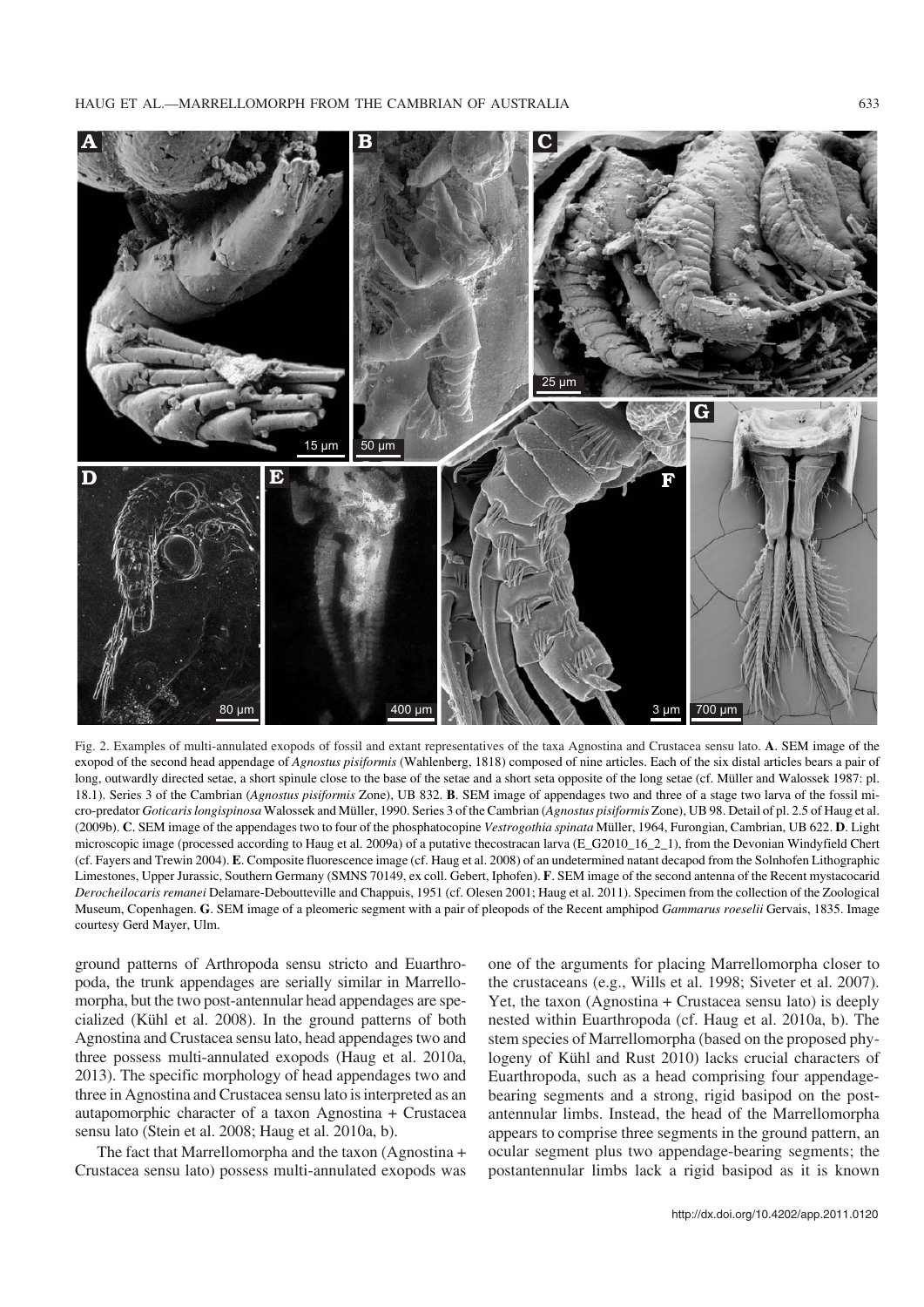from Euarthropoda. Marrellomorpha are, therefore, inter− preted as representatives of Arthropoda sensu stricto, which had branched off before the evolutionary level of Euarthro− poda. In consequence, the multi−annulated exopods of Mar− rellomorpha and (Agnostina + Crustacea sensu lato) are, most parsimoniously, interpreted as having evolved inde− pendently, as the ground pattern of Euarthropoda is charac− terized by paddle−shaped exopods (see above).

The multi-annulated exopods of the second and third appendages of *Agnostus pisiformis* (the only representative of Agnostina of which this detail is known) bear setation on their lateral side (Fig. 2A), while in the ground pattern of Crustacea sensu lato the median side of the multi−annulated exopods is setose (Fig. 2B–D, F). In certain crustacean in− groups multi−annulated exopods may also occur on more posterior limbs, e.g., in several derivatives of the evolution− ary lineage towards Eucrustacea, such as Cambropachy− copidae (Haug et al. 2009b), *Martinssonia elongata* Müller and Walossek, 1986 and *Musacaris gerdgeyeri* Haug, Walo− szek, Haug, and Maas, 2010b (Haug et al. 2010b) or also in certain representatives of Phosphatocopina, such as *Vestro− gothia spinata* Müller, 1964 (Maas et al. 2003) and even within Eumalacostraca (Fig. 2E). Representatives of the lat− ter taxon bear lateral and median setation on the exopods of their trunk limbs (Fig. 2G), but this can be interpreted as autapomorphically evolved.

In Marrellomorpha, however, the exopods of the post− antennular limbs do not bear setae in the strict sense, but the setae are modified into lamellae (Fig. 3A, B), a morphology also present in the new species *Austromarrella klausmuelleri* (Fig. 1C). No other arthropod taxon is known to possess this combination of characters, i.e., multi−annulated exopods with lamellae. While multi−annulated exopods are known from other groups than Marrellomorpha (see above) and the posses− sion of lamellae on the exopods is also known from other groups of arthropods (e.g., *Naraoia longicaudata* Zhang and Hou, 1985, cf. Hou and Bergström 1997), the combination of multi−annulated exopods with lamellae is restricted to Marrel− lomorpha. In consequence, the specimen from the "Orsten" type of preservation described herein is most likely an exopod fragment of marrellomorph affiliation.

*Austromarrella klausmuelleri* differs in one significant aspect from the other representatives of Marrellomorpha: in marrellomorphs, for which the exopod morphology is known, lamellae are present only on the median side of the exopods (Fig. 3C). On the lateral side of the exopod *Marrella splendens* bears small spines (Fig. 3D). Additionally, for *Xylokoris chledophilia* also structures on the lateral side of the exopods can be recognized (Siveter et al. 2007: fig. 2I), yet these being significantly shorter than the lamellae on the median side. The exact nature and organization of these structures cannot be judged as the diameter of these struc− tures is close to the resolution limit of the Herefordshire ma− terial and the method of extracting the information. In the new species, lamellae are located on both lateral and median side, no differentiation between the two sides is recognis−

able. Due to this unique morphology and since it is the first representative of a marrellomorph in Australia, we propose the fragment to represent a new species of Marrellomorpha.

The distal annuli of *Austromarrella klausmuelleri* hint to morphogenetic changes of the lamellae throughout ontogeny. The distal annuli do not possess lamellae. Instead they bear thick spine−like structures that appear to be not yet fully devel− oped. This intepretation is based on their chubby shape. Simi− lar shapes can, for example, be found in not yet fully devel− oped spines in larval stages of extant crustaceans (e.g., Haug et al. 2011: figs. 7A, 8B, E). Furthermore, in such larval stages further distal structures are usually less developed compared to more proximal structures (cf. Haug et al. 2011: fig. 7A). This is seen as an indication that the lamellae developed from such spine−like structures and hints to the supposed immature status of the single specimen of *A. klausmuelleri*.

The exopod of *Austromarrella klausmuelleri* with its 16 preserved annuli is almost one millimetre long. If we as− sume that the exopod originally consisted of the same num− ber of annuli as those of other marrellomorphs, between more than 25 and about 50, the entire exopod might have measured slightly less than three millimetres. Estimated from specimens of *Marrella splendens*this would indicate a body size of the entire animal of between four to nine milli− metres.

*Austromarrella klausmuelleri* contributes to the knowl− edge about Marrellomorpha in expanding its geographical range (Fig. 4). Furthermore, the specimen was found in an "Orsten"−type of preservation. Therefore, it was originally part of a fauna, from which we know almost exclusively meiofaunal species or meiofaunal ontogenetic stages, but *A. klausmuelleri* was presumably too large to have been part of the meiofauna.

**Overlap of Burgess Shale−type and "Orsten"−type lager− stätten**.—*Austromarrella klausmuelleri* represents a new fau− nal overlap between the early Palaeozoic Burgess Shale and "Orsten" types of preservation. Other faunal overlaps are ex− tremely rare. The "Orsten" assemblages are dominated by var− ious crustaceans, mainly Phosphatocopina (Maas et al. 2003). In the Burgess Shale−like fossil assemblages no true crusta− ceans could be found until today (e.g., Dahl 1984 and refer− ences therein). It could be possible that phosphatocopines are also present in the Burgess Shale−type faunas. Many tiny bivalved specimens usually assigned to Bradoriida that make up the major part of the finds in the Burgess Shale (García− Bellido and Collins 2006) could indeed represent such exam− ples, but this assumption still needs to be verified.

Chelicerata (sensu lato, sensu Chen et al. 2004) are repre− sented in the Burgess Shale by predatory derivatives of the evolutionary lineage towards Chelicerata sensu stricto, the great−appendage arthropods (recent discussion in Haug et al. 2012). In the "Orsten" only a single representative of Cheli− cerata sensu stricto is known, *Cambropycnogon klausmuelleri* Waloszek and Dunlop, 2002. It also occupies a significantly different ecological niche than the chelicerates from the Bur−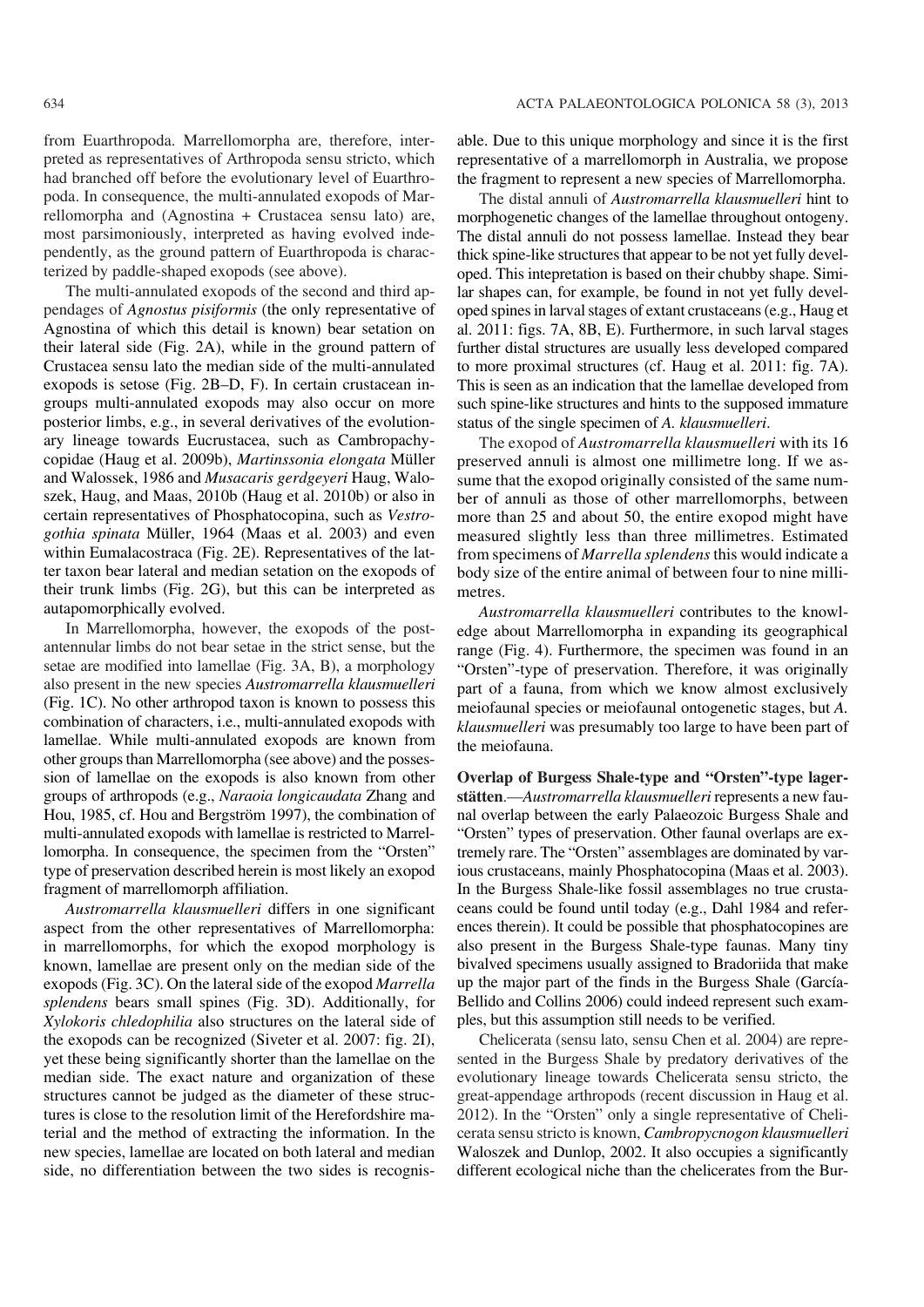HAUG ET AL.—MARRELLOMORPH FROM THE CAMBRIAN OF AUSTRALIA 635



Fig. 3. Marrellomorph *Marrella splendens* Walcott, 1912, for comparison with *Austromarrella klausmuelleri* gen. et sp. nov., Mount Murray, Western Queensland, Australia; Series 3 of the Cambrian. **A**. Dorsal view on a rendered 3D model, based on own observations. **B**–**E**. Micrographs under polarized light. **B**. Beautifully preserved specimen USNM 83486f with the exopods in a "rusty" preservation (cf. García−Bellido and Collins 2006). **C**. Stereo image of specimen USNM 139665. Exopods of preceding limbs are super−imposing each other, separated by a thin layer of sediment. **D**. Detail of specimen ROM 56766A in "rusty" preservation. Here the spines on the lateral side of the exopod ringlets are well preserved. **E**. One of the smallest specimens of *M. splendens* USNM 219817e that possesses preserved appendage remains. The single fragmentary specimen of *A. klausmuelleri* could, based on its size, belong to an entire specimen of a comparable size.

gess Shale, as the only known (larval) semaphoront was pre− sumably parasitic (Waloszek and Dunlop 2002).

Other parasites from the "Orsten" are species of Penta− stomida (Castellani et al. 2011 and references therein). This taxon is well represented by ten described species, and possi− bly significantly more undescribed species in the "Orsten"− type faunas (Andres 1989; Castellani et al. 2011). Penta− stomids are unknown from Burgess Shale−like fossil assem− blages.

Derivatives of the evolutionary lineage towards Arthro− poda sensu stricto are the tardigrades, which are not known from Burgess Shale−like, but only from "Orsten"−type depos− its (Müller et al. 1995), and the lobopodians. The latter ones are well known from both Burgess Shale−like (Briggs et al. 1994; Liu et al. 2008) and "Orsten"−type fossil assemblages (Maas et al. 2007b), representing an important faunal over− lap. However, only one single species, *Orstenotubulus eva− muellerae* Maas, Mayer, Waloszek, and Kristensen, 2007b,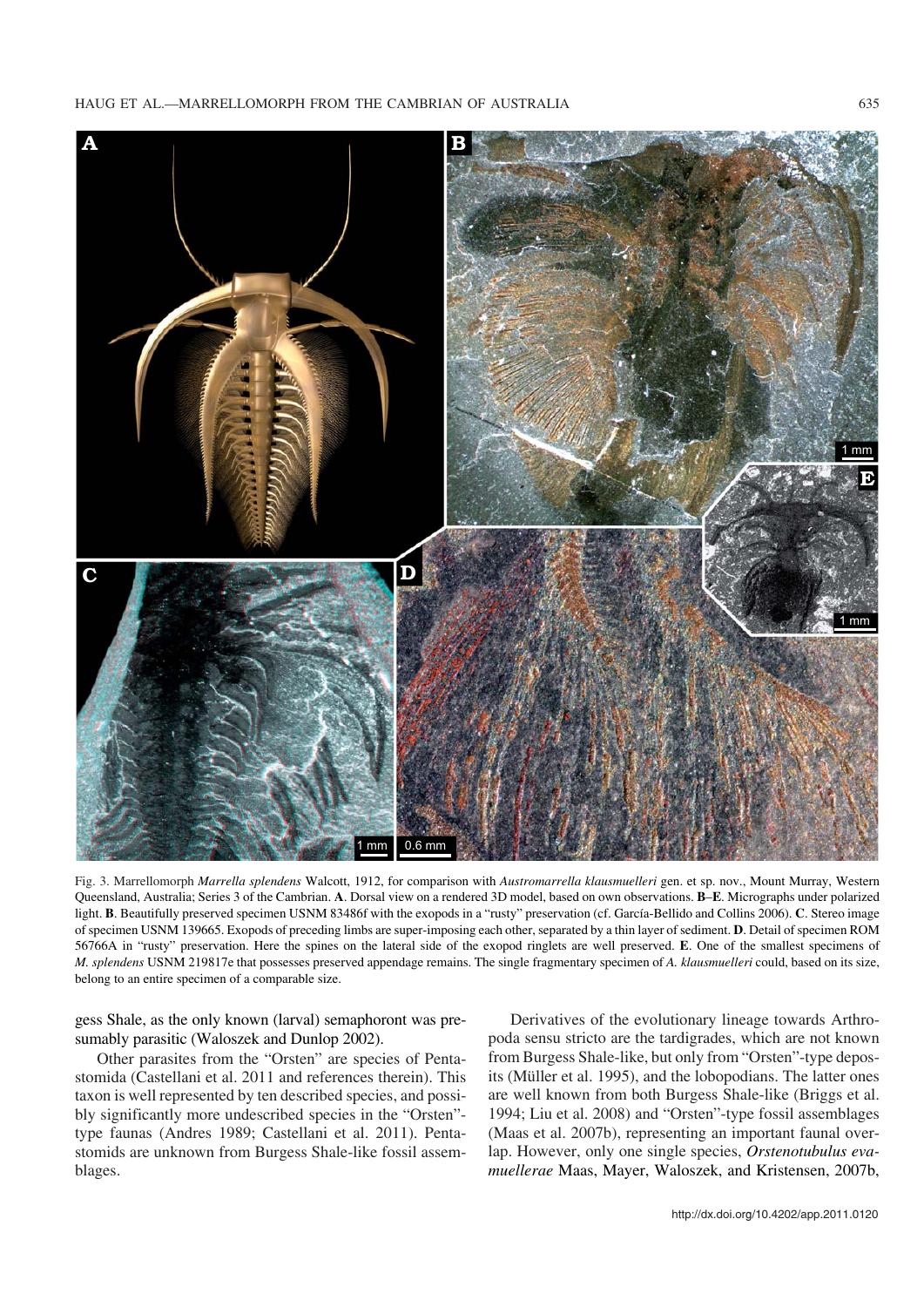

Fig. 4. Localities, in which Marrellomorpha (sensu Kühl et al. 2008) have been found. 1, Monastery Creek Phosphorite Formation, Late Templetonian– Early Floran, Australia: *Austromarrella klausmuelleri* gen. et sp. nov. 2, Kaili, early middle Cambrian, China: *Marrella* sp. (Zhao et al. 2003). 3, Burgess Shale, middle Cambrian, British Columbia, Canada: *Marrella splendens* Walcott, 1912 (Whittington 1971; García−Bellido and Collins 2006). 4, Fezouata biota, Ordovician, Morocco: *Furca* spp. (Van Roy 2006a, b; Van Roy et al. 2010). 5, Letná Formation, Ordovican, Czech Republic: *Furca bohemica* Fritsch, 1908 (Chlupáč 1999; Van Roy 2006a, b; Rak 2009; Rak et al. 2013). 6, Herefordshire, Silurian, England: *Xylokoris chledophilia* Siveter, Fortey, Sutton, Briggs and Siveter, 2007 (Siveter et al. 2007). 7, Hunsrück slate, Lower Devonian, Germany: *Vachonisia rogeri* Lehmann, 1955 (Kühl et al. 2008); *Mimetaster hexagonalis* Gürich, 1931 (Kühl and Rust 2010). Table indicates occurrences.

is known from the "Orsten", and this is significantly smaller than the many species described from Burgess Shale−type lagerstätten.

The major faunal overlap between the Burgess Shale−like and the "Orsten"−type fossil assemblages are species of Agno− stina. Yet, understanding and comparison of species of this taxon between the two types of fossil deposits is partly hin− dered as only the details of *Agnostus pisiformis* from the Swedish "Orsten" faunal assemblage are well known (Müller and Walossek 1987). Comparative studies of the hard parts of other agnostines indicated that not only *A. pisiformis*, but also other agnostines were living in a "box" formed by their head shield and pygidial shield, and were swimming and sweep− ing−in food particles with their large antennulae (Müller and Walossek 1987; Bruton and Nakrem 2005). Agnostine speci− mens from the Burgess Shale apparently also have the poten− tial to preserve soft part details (Haug et al. 2012) and could, thus, be used for a more detailed comparison in the future.

The discovery of the exopod fragment of *Austromarrella klausmuelleri* marks an important faunal overlap between the Burgess Shale−like and the "Orsten"−type lagerstätten. Based on its size, the fragment of *A. klausmuelleri* should stem from an entire animal of a size comparable to mid− dle−sized specimens of *Marrella splendens* (Fig. 3E). This is quite remarkable when considering the argumentation out− lined in the following.

One could expect that Burgess Shale−like Konservat− Lagerstätten with their concentration of older developmental stages and adults would provide some individuals being the adults of larval forms known from the "Orsten". In other words, we could expect an ontogenetically triggered effect, i.e., a species can be a component of the "Orsten" fossil as− semblage during its earlier developmental stages, while it be− comes a component of the Burgess−Shale type lagerstätten after reaching a certain threshold size. However, this is ex− actly what we do not observe. Such an ontogenetically trig− gered overlap does not exist, neither in the lobopodians, nor in the agnostines. The new "Orsten" marrellomorph in fact demonstrates an overlap, but stems from an individual of more or less the size we already know from the Burgess Shale in numerous specimens. The presence of only a single specimen of the new marrellomorph species among hun− dreds of specimens from other taxa from the "Orsten" of Australia rather indicates that *Austromarrella klausmuelleri* was a component of the original "Orsten" biota in this area and at that time, but its ecological significance was much less than that of marrellomorphs in the original Burgess Shale biota. The same sample (7324), which yielded the here de− scribed exopod fragment, contained another fragmentary exopod (of a crustacean Walossek et al. 1993: fig. 5D), 11 specimens of the nemathelminth *Orstenoloricus shergoldii* Maas, Waloszek, Haug, and Müller, 2009a and fragments of nemathelminth palaeoscolecids. Sample 7323 (same local− ity) yielded eucrustacean type−A larva (Walossek et al. 1993: fig. 1A).

An important aspect in this respect is that the "Orsten" of Australia and the "Orsten" of Sweden differ in their taxonomic composition. Many crustacean species from the "Orsten" are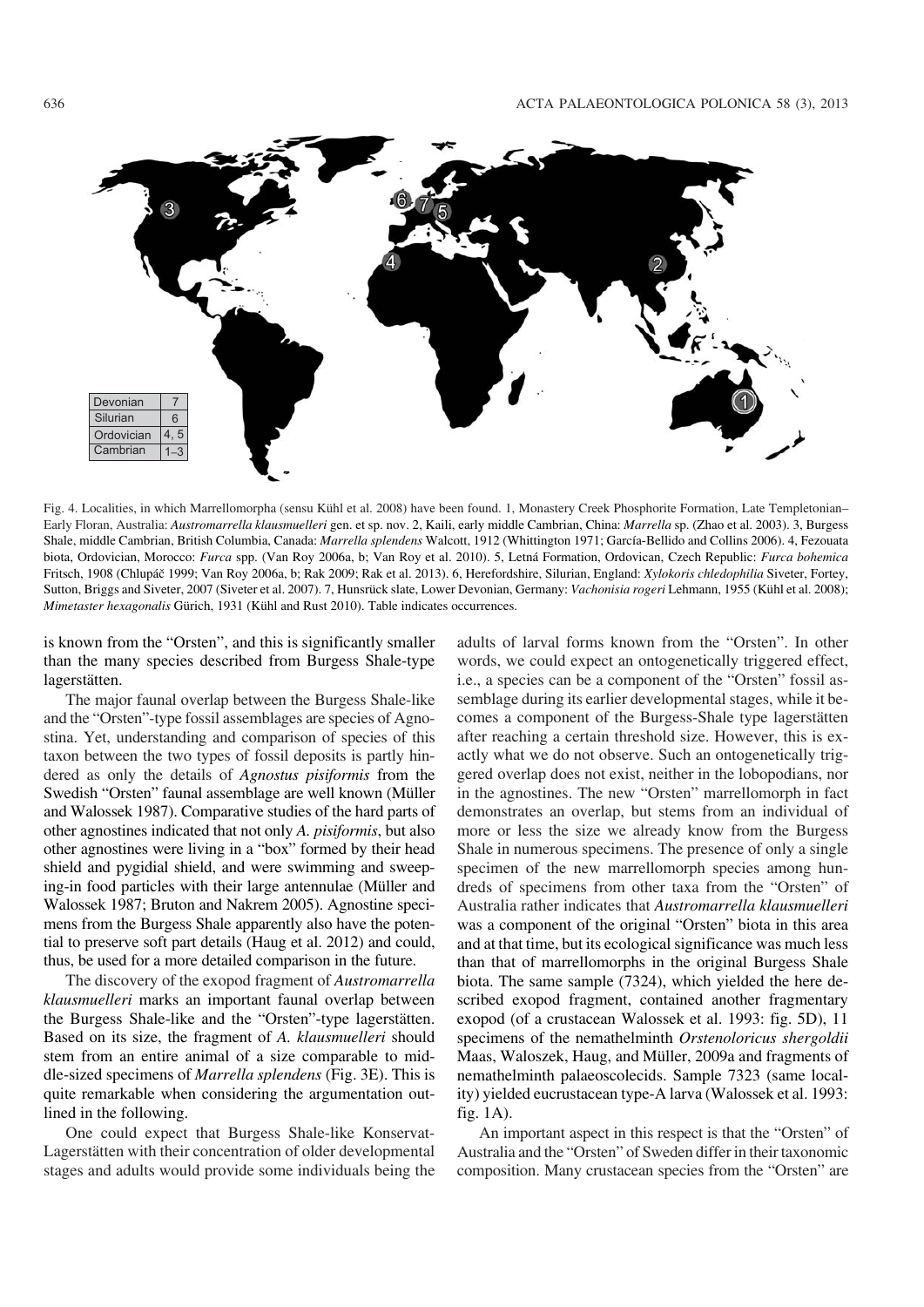mainly from the Swedish Lagerstätten, while the entire nema− thelminths are from Australia (Maas et al. 2006, 2007a). A taxonomic overlap is restricted to a few specimens of Phos− phatocopina from Australia vs. thousands of specimens from Sweden (Maas et al. 2006). The "Orsten" of China seems to link the two Lagerstätten, since it comprises both nemathel− minths and crustaceans (Dong et al. 2004, 2005; Maas et al. 2006; Zhang, X. et al. 2007, 2010; Zhang, H. et al. 2011).

The new find underlines that even for understanding the autecology of a single species it is necessary to develop a more integrated view that is not limited to a certain fossil preservation type. That holds even more for a dem− or syne− cological approach. Macrofaunas of the early Palaeozoic of Australia are represented for example by fossils from the Emu Bay Shale (Jago et al. 2002) from the Botomian of Se− ries 2 of the Cambrian. This Lagerstätte has not yet yielded a species of Marrellomorpha, but since investigation has just started it might do so in the future.

The new species also enhances the biodiversity of Mar− rellomorpha and, with this, supports the assumption that the fossil record of Marrellomorpha does not represent their original diversity (Kühl et al. 2008; Kühl and Rust 2010). Additionally, the biogeographical range is extended to in− clude now also Australia (Fig. 4). Future comparative studies will provide a more integrated view on Marrellomorpha, since even more yet undescribed material is available (Van Roy et al. 2010).

### Acknowledgements

A research visit to Copenhagen during which the image of the mysta− cocarid specimen was recorded was kindly funded by the European Commission's (FP 6) Integrated Infrastructure Initiative programme SYNTHESYS (DK−TAF−2652). Christine Thompson (National Muse− ums of Scotland, Edinburgh, UK) provided the nauplius larva from the Windyfield Chert (Fig. 2D), which we highly appreciate. Markus Gebert (Iphofen, Germany) is thanked for providing the undetermined decapod shrimp from the Solnhofen Lithographic Limestones (Fig. 2E), which was kindly curated by Günter Schweigert (Staatliches Mu− seum für Naturkunde, Stuttgart, Germany). Thanks also to Jørgen Olesen (Zoological Museum, Copenhagen, Denmark) who provided and prepared a mystacocarid specimen (Fig. 2F). Gerd Mayer (Univer− sity of Ulm, Germany) provided the SEM image of the gammarid limbs (Fig. 2G). We furthermore thank the Central Unit for Electron Micros− copy (University of Ulm, Germany) and their team for their help. Many thanks to Stefan Liebau (University of Ulm), who facilitated the use of the Axioskop 2 microscope. We are also grateful to Jean−Bernard Caron and Peter Fenton (both Royal Ontario Museum, Toronto, Canada) for their help with the collection of the Royal Ontario Museum. Doug Erwin, Jann Thompson, and Mark Florence (all Smithsonian Institu− tion, Washington, D.C., USA) are thanked for their assistance in the collection of the Smithsonian Institution. Unspecified material is housed in the collection of the Work Group Biosystematic Documenta− tion (University of Ulm, Germany). The world map used in Fig. 4 is based on a map distributed via Wikimedia Commons without any copy− right restrictions. Therefore, we thank all people involved in providing open−source objects like this. We also are grateful to all people provid− ing open−source and open−access software programs that were crucial for the current studies, such as GIMP, Inkscape, Blender, CombineZM, CombineZP, Microsoft Image Composite Editor, Osirix, ImageJ, and OpenOffice. Many thanks to Thomas Hegna (Western Illinois Univer− sity, Macomb, USA), who gave helpful comments on an earlier draft of the manuscript. Peter Van Roy (Ghent University, Ghent, Belgium) and an anonymous reviewer kindly commented on an earlier version of this manuscript. The German Research Foundation made the present study possible by funding JTH under the grant WA 754/15−1 and CC under WA 754/18−1. JTH is currently kindly supported by the Alexander von Humboldt−Foundation with a Feodor Lynen Research Fellowship for Postdoctoral Researchers. Finally, CH and JTH are very grateful to their host Derek E.G. Briggs, Yale University and Yale Peabody Mu− seum (New Haven, USA) for his support.

# References

- Andres, D. 1989. Phosphatisierte Fossilien aus dem unteren Ordoviz von Südschweden. *Berliner geowissenschaftliche Abhandlungen A* 106: 9–19.
- Briggs, D.E.G., Erwin, D.H., and Collier, F.J. 1994. *The Fossils of the Bur− gess Shale*. 238 pp. Smithsonian, Washington.
- Bruton, D.L. and Nakrem, H.A. 2005. Enrolment in a Middle Ordovician agnostoid trilobite. *Acta Palaeontologica Polonica* 50: 441–448.
- Castellani, C., Maas, A., Waloszek, D., and Haug, J.T. 2011. New pentasto− mids from the Late Cambrian of Sweden—deeper insight of the ontog− eny of fossil tongue worms. *Palaeontographica Abteilung A* 293: 95–145.
- [Chen J., Vannier, J., and Huang, D. 2001. The origin of crustaceans: new ev−](http://dx.doi.org/10.1098/rspb.2001.1779) idence from the Early Cambrian of China. *Proceedings of the Royal So− ciety of London B* 268: 2181–2187.
- Chen, J., Waloszek, D., and Maas, A. 2004. A new "great−appendage" ar− thropod from the Lower Cambrian of China and homology of the chelicerate chelicerae and raptorial antero−ventral appendages. *Lethaia* 37: 3–20.
- Chlupáč, I. 1999. Some problematical arthropods from the Upper Ordovi− cian Letná formation of Bohemia. *Journal of the Czech Geological So− ciety* 44: 79–92.
- Conway Morris, S. 1986. The community structure of the Middle Cambrian phyllopod bed (Burgess Shale). *Palaeontology* 29: 423–467.
- [Coull, B.C. 1990. Are members of the meiofauna food for higher trophic](http://dx.doi.org/10.2307/3226794) level? *Transaction of American Microscopic Society* 109: 233–246.
- [Coull, B.C. 1999. Role of meiofauna in estuarine soft−bottom habitats.](http://dx.doi.org/10.1046/j.1442-9993.1999.00979.x) *Aus− tralian Journal of Ecology* 24: 327–343.
- Dahl, E. 1984. The subclass Phyllocarida (Crustacea) and the status of some early fossils: a neontologist's view. *Videnskabelige Meddelelser fra Dansk naturhistorik Forening* 145: 61–76.
- Delamare−Deboutteville, C. and Chappuis, P.A. 1951. Présence de l'ordre des Mystacocarida Pennak & Zinn dans le sable des plages du Roussillon: *Derocheilocaris remanei* n. sp. *Comptes Rendus de l'Académie des Sci− ences Paris* 233: 437–439.
- [Dong, X., Donoghue, P.C.J., Cheng, H., and Liu, J. 2004. Fossil embryos](http://dx.doi.org/10.1038/nature02215) from the Middle and Late Cambrian period of Hunan, south China. *Na− ture* 427: 237–240.
- [Dong, X., Donoghue, P.C.J., Liu, Z., Liu, J., and Peng, F. 2005. The fossils of](http://dx.doi.org/10.1360/982005-795) Orsten−type preservation from Middle and upper Cambrian in Hunan, China—Three−dimensionally preserved soft−bodied fossils (Arthropods). *Chinese Science Bulletin* 50: 1352–1357.
- Dunne, J.A., Williams, R.J., Martinez, N.D., Wood, R.A., and Erwin, D. 2008. Compilation and Network Analyses of Cambrian Food Webs. *PLoS Biology* 6: art 4, e102.
- Fayers, S.R. and Trewin, N.H. 2004. A review of the palaeoenvironments and biota of the Windyfield chert. *Transactions of the Royal Society of Edinburgh: Earth Sciences* 94: 325–339.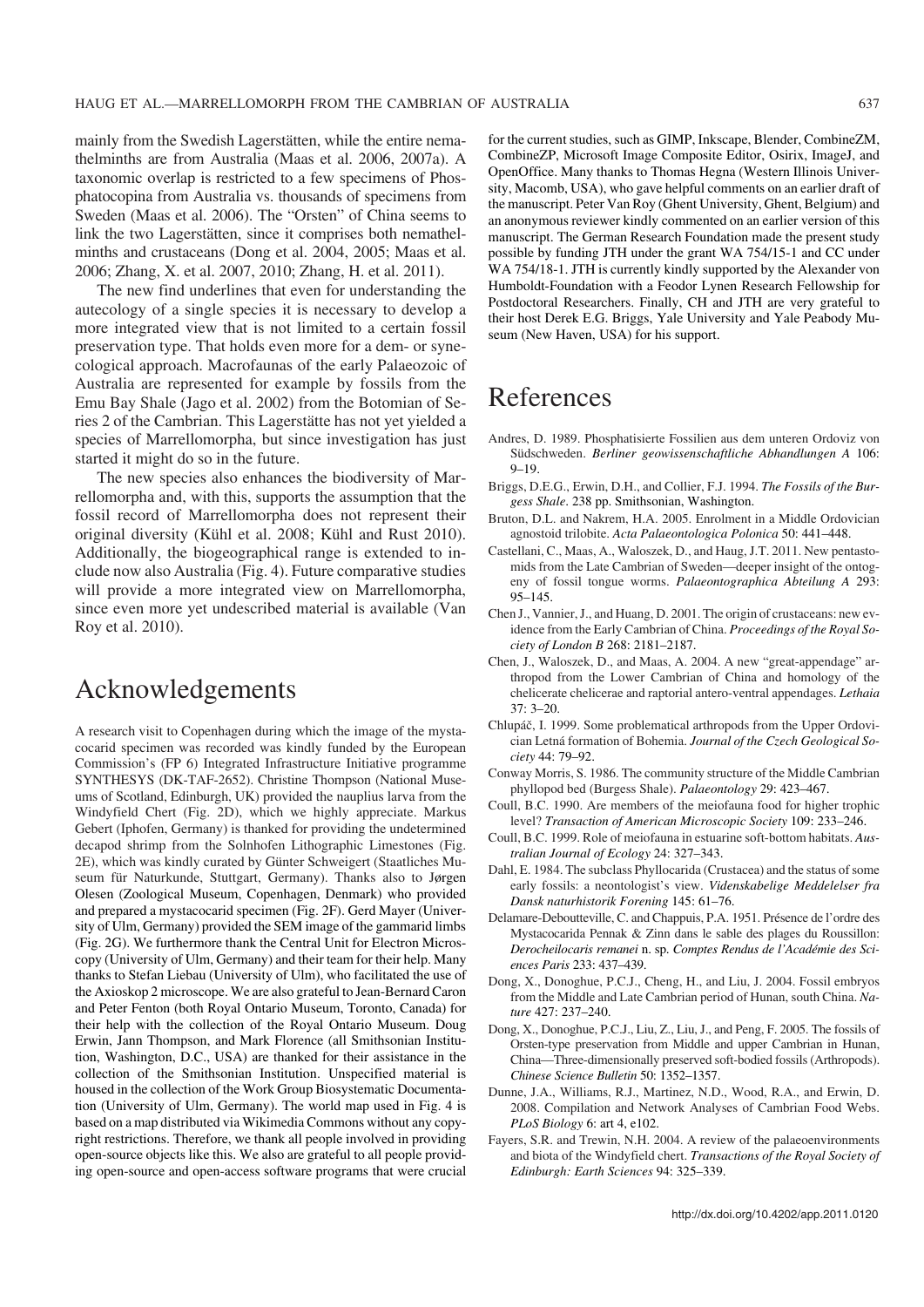- Fritsch, A. 1908. Problematica silurica. *In*: J. Barrande (ed.), *Système silurien du centre de la Bohême*, 1–28. Bellmann, Prague.
- García−Bellido, D.C. and Collins, D.H. 2004. Moulting arthropod caught in the act. *Nature* 429: 6987.
- [García−Bellido, D.C. and Collins, D.H. 2006. A new study of](http://dx.doi.org/10.1139/e06-012) *Marrella splendens* (Arthropoda, Marrellomorpha) from the Middle Cambrian Burgess Shale, British Columbia. *Canadian Journal of Earth Sciences* 43: 721–742.
- [Gerlach, S.A. 1978. Food−Chain relationships in subtidal silty sand marine](http://dx.doi.org/10.1007/BF00376996) sediments and the role of meiofauna in the stimulating bacterial produc− tivity. *Oecologia* 33: 55–69.
- Gervais, M. 1835. Note sur deux espèces de Crevettes qui vivent aux envi− rons de Paris.*Annales des Sciences Naturelles (Zoologie)* 2: 127–128.
- Green, J. 1832. *A Monograph of the Trilobites of North America.* 93 pp. Brano, Philadelphia.
- Gürich, G. 1931. *Mimetaster hexagonalis*, ein neuer Kruster aus dem unterdevonischen Bundenbacher Dachschiefer. *Paläontologische Zeit− schrift* 12: 204–238.
- Haug, J.T., Haug, C., and Ehrlich, M. 2008. First fossil stomatopod larva (Arthropoda: Crustacea) and a new way of documenting Solnhofen fos− sils (Upper Jurassic, Southern Germany). *Palaeodiversity* 1: 103–109.
- [Haug, J.T., Haug, C., Maas, A., Fayers, S.R., Trewin, N.H., and Waloszek,](http://dx.doi.org/10.1111/j.1365-2818.2008.03100.x) D. 2009a. Simple 3D images from fossil and Recent micromaterial us− ing light microscopy. *Journal of Microscopy* 233: 93–101.
- Haug, J.T., Maas, A., Haug, C., and Waloszek, D. 2013. Chapter 2: Evolu− tion of Crustacean Appendages. *In*: L. Watling and M. Thiel (eds.), *The Natural History of the Crustacea. Volume 1: Functional Morphology and Diversity*, 34–73, Oxford University Press, Oxford.
- Haug, J.T., Maas, A., and Waloszek, D. 2009b. Ontogeny of two Cambrian stem crustaceans, †*Goticaris longispinosa* and †*Cambropachycope clarksoni*. *Palaeontographica Abteilung A* 289: 1–43.
- [Haug, J.T., Maas, A., and Waloszek, D. 2010a. †](http://dx.doi.org/10.1017/S1755691010008145)*Henningsmoenicaris scutula*, †*Sandtorpia vestrogothiensis* gen. et sp. nov. and heterochronic events in early crustacean evolution. *Earth and Environmental Science Transac− tions of the Royal Society of Edinburgh* 100: 311–350.
- [Haug, J.T., Olesen, J., Maas, A., and Waloszek, D. 2011. External morphology](http://dx.doi.org/10.1651/11-3481.1) and post−embryonic development of *Derocheilocaris remanei* (Mystaco− carida) revisited, with a comparison to the Cambrian taxon *Skara*. *Journal of Crustacean Biology* 31: 668–692.
- [Haug, J.T., Waloszek, D., Haug, C., and Maas, A. 2010b. High−level phylo−](http://dx.doi.org/10.1016/j.asd.2010.01.005) genetic analysis using developmental sequences: The Cambrian †*Mar− tinssonia elongata*, †*Musacaris gerdgeyeri* gen. et sp. nov. and their po− sition in early crustacean evolution. *Arthropod Structure and Develop− ment* 39: 154–173.
- Haug, J.T., Waloszek, D., Maas, A., Liu, Y., and Haug, C. 2012. Functional morphology, ontogeny and evolution of mantis shrimp−like predators in the Cambrian. *Palaeontology* 55: 369–399.
- Hou, X.−G. 1987. Three new large arthropods from Lower Cambrian Cheng− jiang, Eastern Yunnan. *Acta Palaeontologica Sinica* 26: 272–285.
- Hou, X.−G. and Bergström, J. 1997. Arthropods of the Lower Cambrian Chengjiang fauna, southwest China. *Fossils and Strata* 45: 1–116.
- Jago, J.B., Sun, X.−W., and Zang, W.−L. 2002. Correlation within early Palaeozoic basins of eastern South Australia. *Office of Minerals and En− ergy Resources Report Book* 2002/033: 1–22.
- Kühl, G., Bergström, J., and Rust, J. 2008. Morphology, paleobiology and phylogenetic position of *Vachonisia rogeri* (Arthropoda) from the Lower Devonian Hunsrück Slate (Germany). *Palaeontographica Abteilung A* 286: 123–157.
- Kühl, G. and Rust, J. 2010. Re−investigation of *Mimetaster hexagonalis*: A marrellomorph arthropod from the Lower Devonian Hunsrück Slate (Germany). *Paläontologische Zeitschrift* 84: 397–411.
- Lehmann, W.M. 1955. *Vachonia rogeri* n.g.n.sp. ein Branchiopod aus dem unterdevonischen Hunsrückschiefer. *Paläontologische Zeitschrift* 29: 126–130.
- [Liu, J., Shu, D.−G., Han, J., and Zhang, Z.−F. 2008. Origin, diversification,](http://dx.doi.org/10.1016/j.gr.2007.10.001) and relationships of Cambrian lobopods. *Gondwana Research* 14: 277–283.
- Liu, Y., Hou, X.−G., and Bergström, J. 2007. Chengjiang arthropod *Lean− choilia illecebrosa* (Hou, 1987) reconsidered. *Geologiska Föreningens i Stockholm Förhandlingar* 129: 263–272.
- [Maas, A., Braun, A., Dong, X., Donoghue, P.C.J., Müller, K.J., Olempska,](http://dx.doi.org/10.1016/j.palwor.2006.10.005) E., Repetski, J.E., Siveter, D.J., Stein, M., and Waloszek, D. 2006. The "Orsten"—more than a Cambrian Konservat−Lagerstätte yielding ex− ceptional preservation. *Palaeoworld* 15: 266–282.
- [Maas, A., Mayer, G., Kristensen, R.M., and Waloszek, D. 2007b. A Cam−](http://dx.doi.org/10.1007/s11434-007-0515-3) brian micro−lobopodian and the evolution of arthropod locomotion and reproduction. *Chinese Science Bulletin* 52: 3385–3392.
- [Maas, A., Waloszek, D., Chen J.−Y., Braun, A., Wang, X.−G., and Huang,](http://dx.doi.org/10.1080/10020070412331343301) D.−Y. 2004. Phylogeny and life habits of early arthropods—predation in the Early Cambrian sea. *Progress in Natural Sciences* 14: 158–166.
- Maas, A., Waloszek, D., Haug, J.T., and Müller, K.J. 2007a. A possible lar− val roundworm from the Cambrian "Orsten" and its bearing on the phy− logeny of Cycloneuralia. *Memoirs of the Association of Australasian Palaeontologists* 34: 499–519.
- Maas, A., Waloszek, D., Haug, J.T., and Müller, K.J. 2009. Loricate larvae (Scalidophora) from the Middle Cambrian of Australia. *Memoirs of the Association of Australasian Palaeontologists* 37: 281–302.
- Maas, A., Waloszek, D., and Müller, K.J. 2003. Morphology, ontogeny and phylogeny of the Phosphatocopina (Crustacea) from the Upper Cam− brian "Orsten" of Sweden. *Fossils and Strata* 49: 1–238.
- Müller, K.J. 1964. Ostracoda (Bradorina) mit phosphatischen Gehäusen aus dem Oberkambrium von Schweden. *Neues Jahrbuch für Geologie und Paläontologie, Abhandlungen* 121: 1–46.
- [Müller, K.J. 1983. Crustacea with preserved soft parts from the Upper Cam−](http://dx.doi.org/10.1111/j.1502-3931.1983.tb01704.x) brian of Sweden. *Lethaia* 16: 93–109.
- Müller, K.J. and Walossek, D. 1986. *Martinssonia elongata* gen. et sp. n., a crustacean−like euarthropod from the Upper Cambrian "Orsten" of Sweden. *Zoologica Scripta* 15: 73–92.
- Müller, K.J. and Walossek, D. 1987. Morphology, ontogeny, and life habit of *Agnostus pisiformis* from the Upper Cambrian of Sweden. *Fossils and Strata* 19: 1–124.
- Müller, K.J., Walossek, D., and Zakharov, A. 1995. "Orsten" type phos− phatized soft−integument preservation and a new record from the Mid− dle Cambrian Kuonamka Formation in Siberia. *Neues Jahrbuch für Geologie und Paläontologie Abhandlungen* 197: 101–118.
- Olesen, J. 2001. External morphology and larval development of *Dero− cheilocaris remanei* Delamare−Deboutteville and Chappuis, 1951 (Crus− tacea, Mystacocarida), with a comparison of crustacean segment and tagmosis patterns. *Biologiske Skrifter udgivet af Det Kongelige Danske Videnskabernes Selskab* 53: 1–59.
- Rak, S. 2009. The occurrence of non−trilobite arthropods from the quartzites of Letná Formation from the vicinity of Beroun. *Geologie, paleonto− logie, speleologie – Ceský kras* 35: 14–25.
- Rak, S., Ortega−Hernández, J., and Legg, D.A. 2013. A revision of the Late Ordovician marrellomorph arthropod *Furca bohemica* from Czech Re− public. *Acta Palaeontologica Polonica* 58: 615–628.
- [Ruedemann, R. 1931. Some new Middle Cambrian fossils from British Co−](http://dx.doi.org/10.5479/si.00963801.79-2893.1) lumbia. *Proceedings of the United States National Museum* 78: 1–18.
- [Simonetta, A.M. 1961. Osservazioni su](http://dx.doi.org/10.1080/11250006109436440) *Marria walcotti* Ruedemann: un Graptolite e non un Artropodo. *Bollettino di Zoologia* 28: 569–572.
- [Siveter, D.J., Fortey, R.A., Sutton M.D., Briggs, D.E.G., and Siveter, D.J.](http://dx.doi.org/10.1098/rspb.2007.0712) 2007. A Silurian "marrellomorph" arthropod. *Proceedings of the Royal Society B* 274: 2223–2229.
- [Stein, M., Haug. J.T., Waloszek, D., and Maas, A. 2008. The stem crustacean](http://dx.doi.org/10.4202/app.2008.0308) *Oelandocaris oelandica* re−visited. *Acta Palaeontologica Polonica* 53: 461–484.
- Størmer, L. 1938. Studies on trilobite morphology. Part I. The thoracic ap− pendages and their phylogenetic significance. *Norsk Geologisk Tids− skrift* 19: 143–273.
- [Vannier, J. and Chen, J. 2005. Early Cambrian Food Chain: New evidence](http://dx.doi.org/10.2110/palo.2003.p03-40) from fossil aggregates in the Maotianshan Shale Biota, SW China. *Palaios* 20: 3–26.
- [Vannier, J., Steiner, M., Renvoisé, E., Hu, S.−X., and Casanova, J.−P. 2007.](http://dx.doi.org/10.1098/rspb.2006.3761)